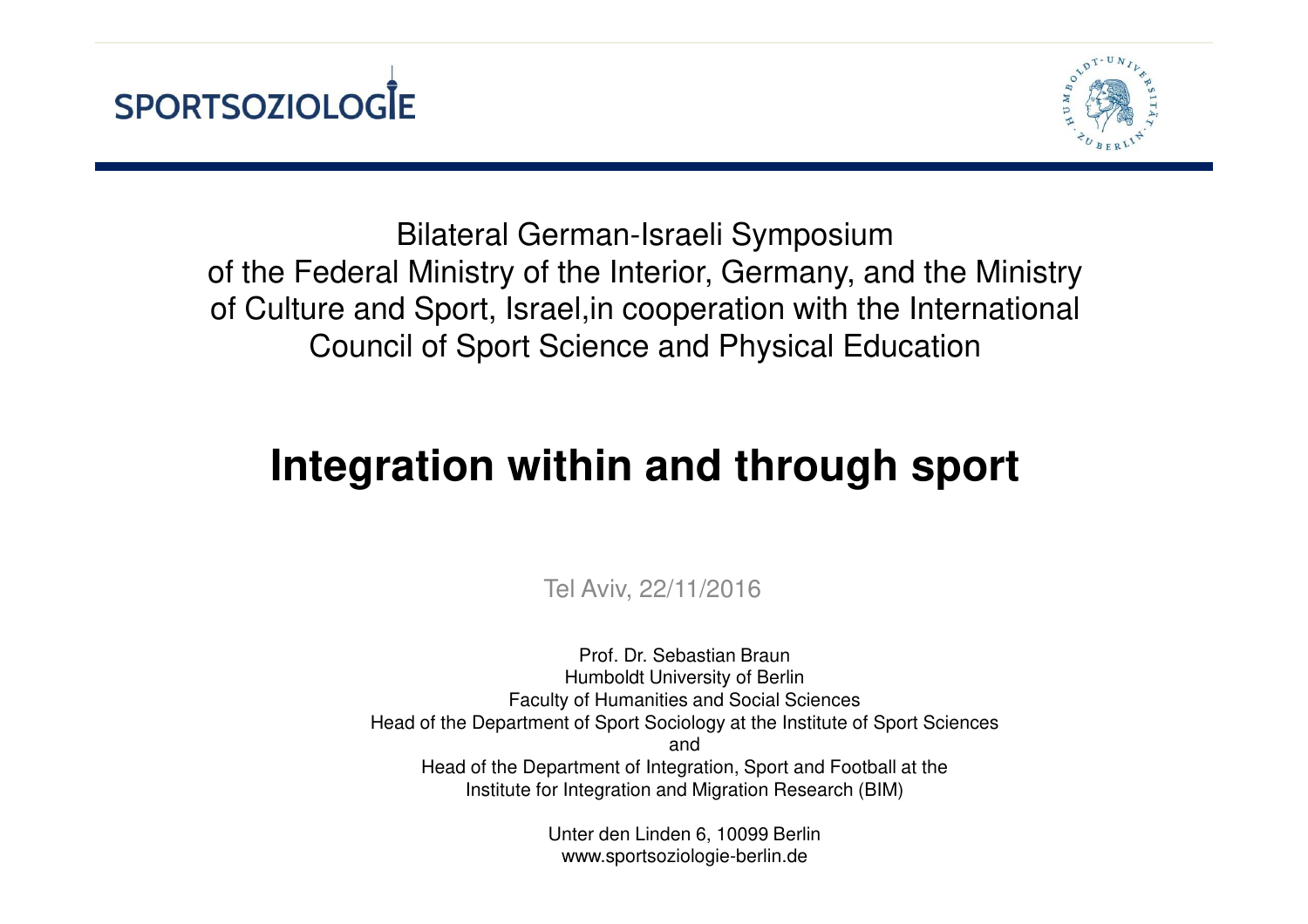



# **Content**

- 1. Introduction
- 2. Integration within and through sport
- 3. Mechanisms of integration within and through sport
- 4. Conclusions and desiderata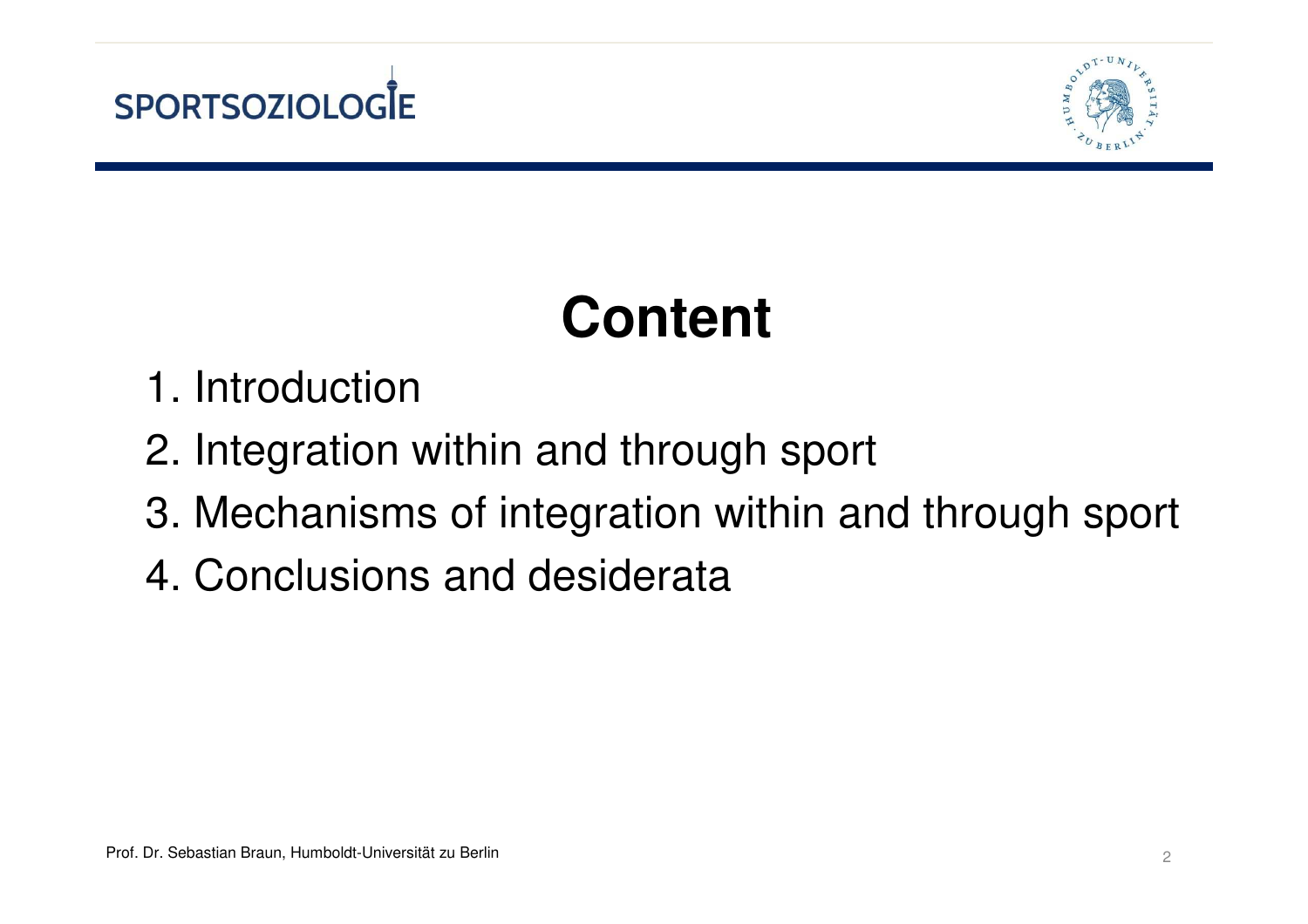



# **1Introduction**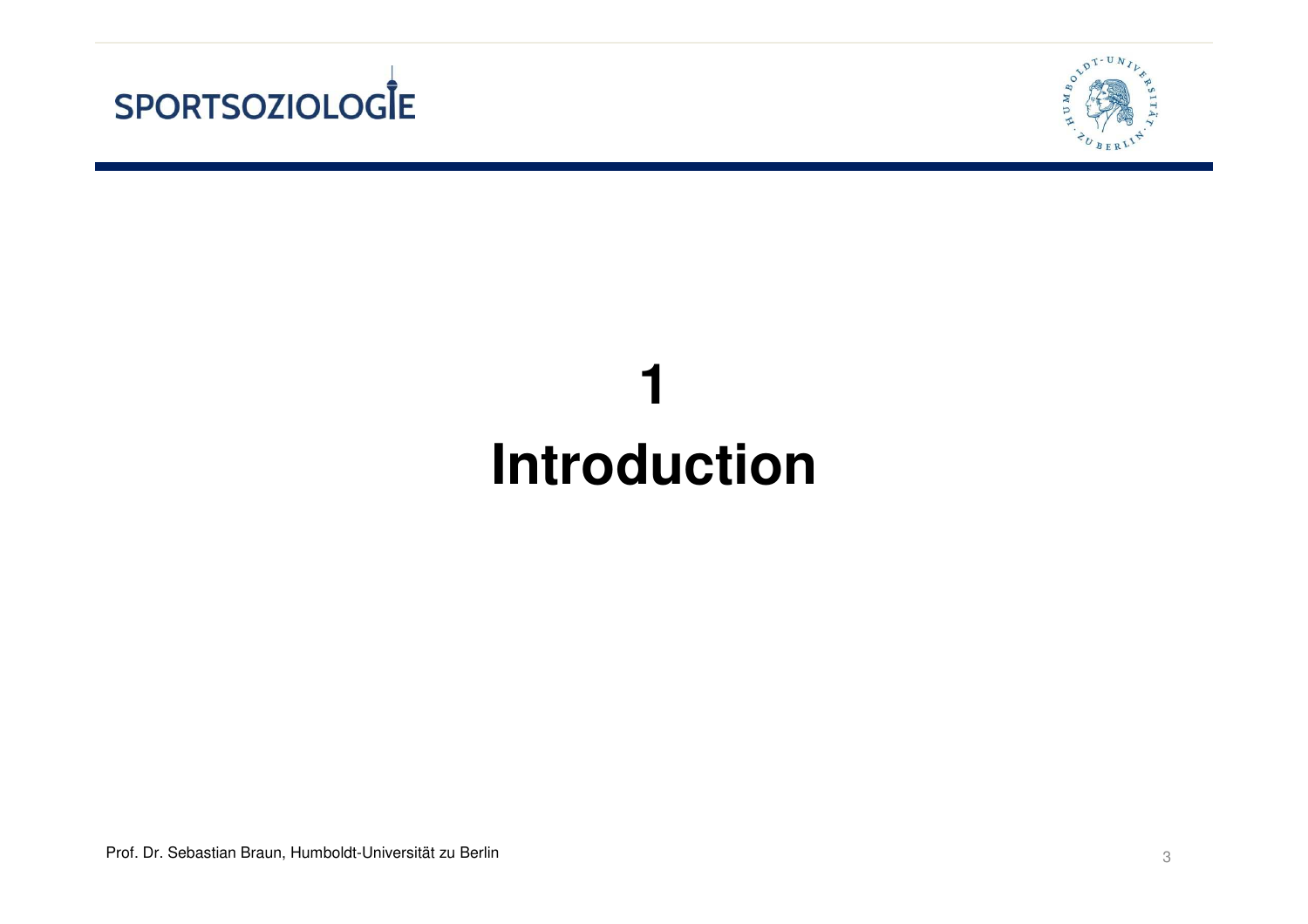



#### **2**

## **Integration within and through sport**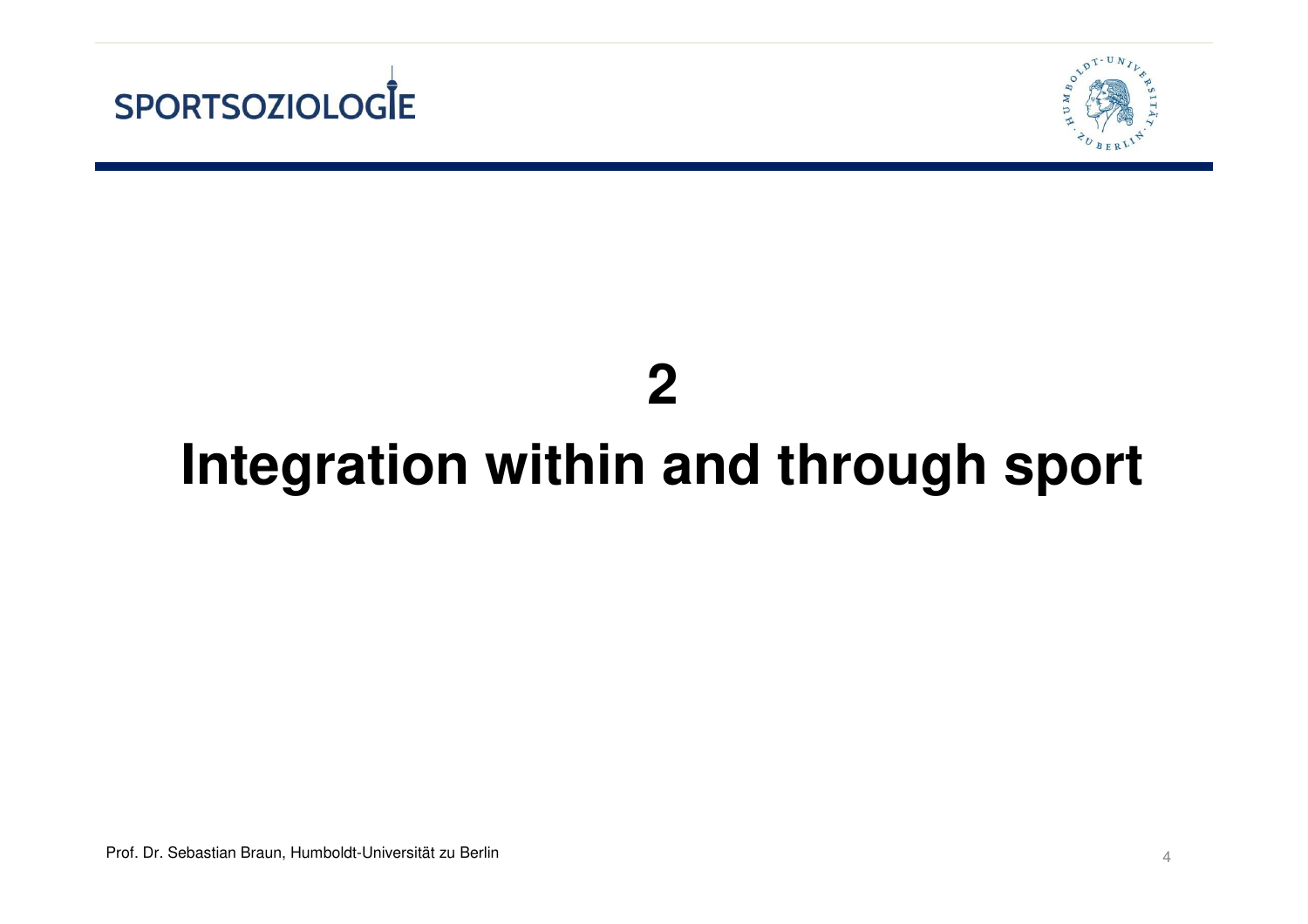



# **Traditions and positions**

- -"education for sport" and "education by sport"
- -"socialization for sport" and "socialization by sport"
- -"integration within sport" and "integration through sport"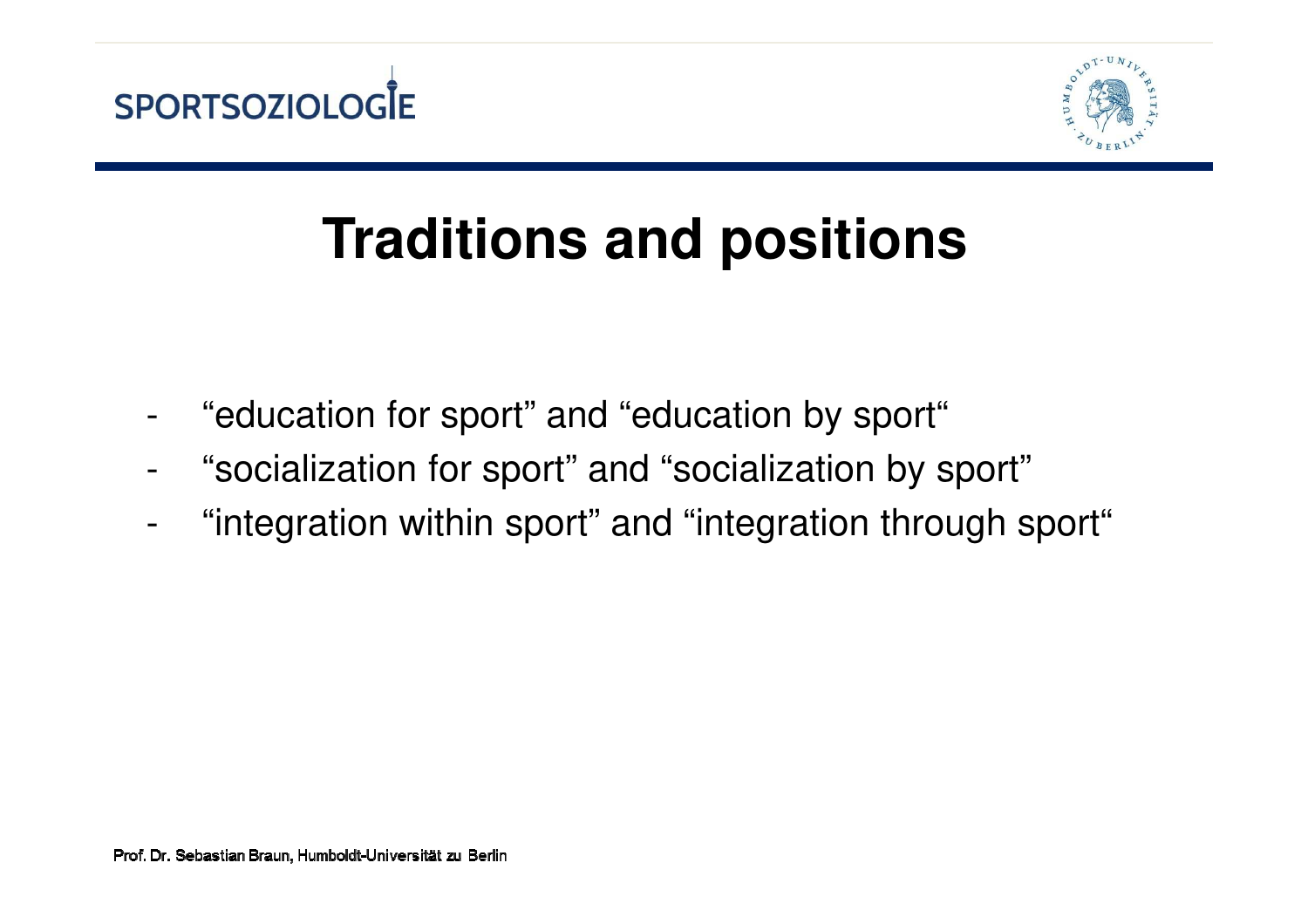



#### **3**

# **Mechanisms of integration within and through sport**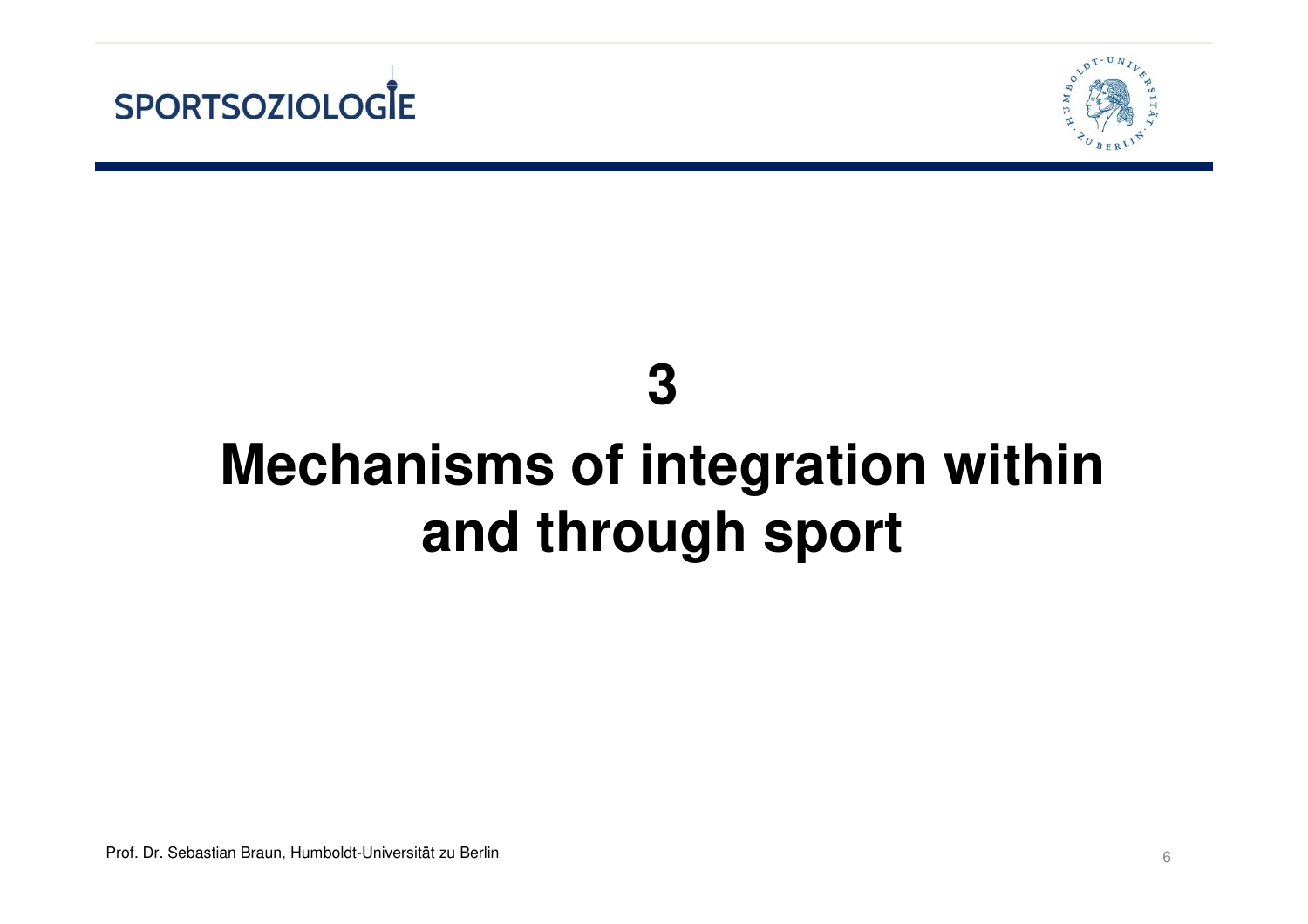



#### **Forms of social integration in sport clubs**

| <b>Placement</b>                                   | culturation                                    | <b>Interaktion</b>                               | <b>Identifikation</b>             |
|----------------------------------------------------|------------------------------------------------|--------------------------------------------------|-----------------------------------|
| opportunities to<br>access positions<br>and rights | acquisition of<br>knowledge and<br>competences | formation of<br>social relations<br>and networks | development of<br>emotional bonds |
| ⇩                                                  | ⇩                                              | ſì                                               | $\bigcup$                         |
| political capital                                  | cultural capital                               | social capital                                   | civic-                            |
|                                                    |                                                |                                                  | mindedness                        |

In Orientierung an: Esser, Hartmut (2002). Soziologie. Spezielle Grundlagen, Band 2: Die Konstruktion der Gesellschaft. Frankfurt am Main: Campus; Bartelheimer, P. (2007). Politik der Teilhabe. Ein soziologischer Beipackzettel. FES Working Paper Nr. 1/2007. Berlin: FES; Kronauer, Martin (2010). Exklusion (2. Aufl.). Frankfurt a.M.: Campus; Braun, Sebastian (2007). Sozialintegrative Potenziale bürgerschaftlichen Engagements für Jugendliche in Deutschland. Gütersloh: Bertelsmann Stiftung